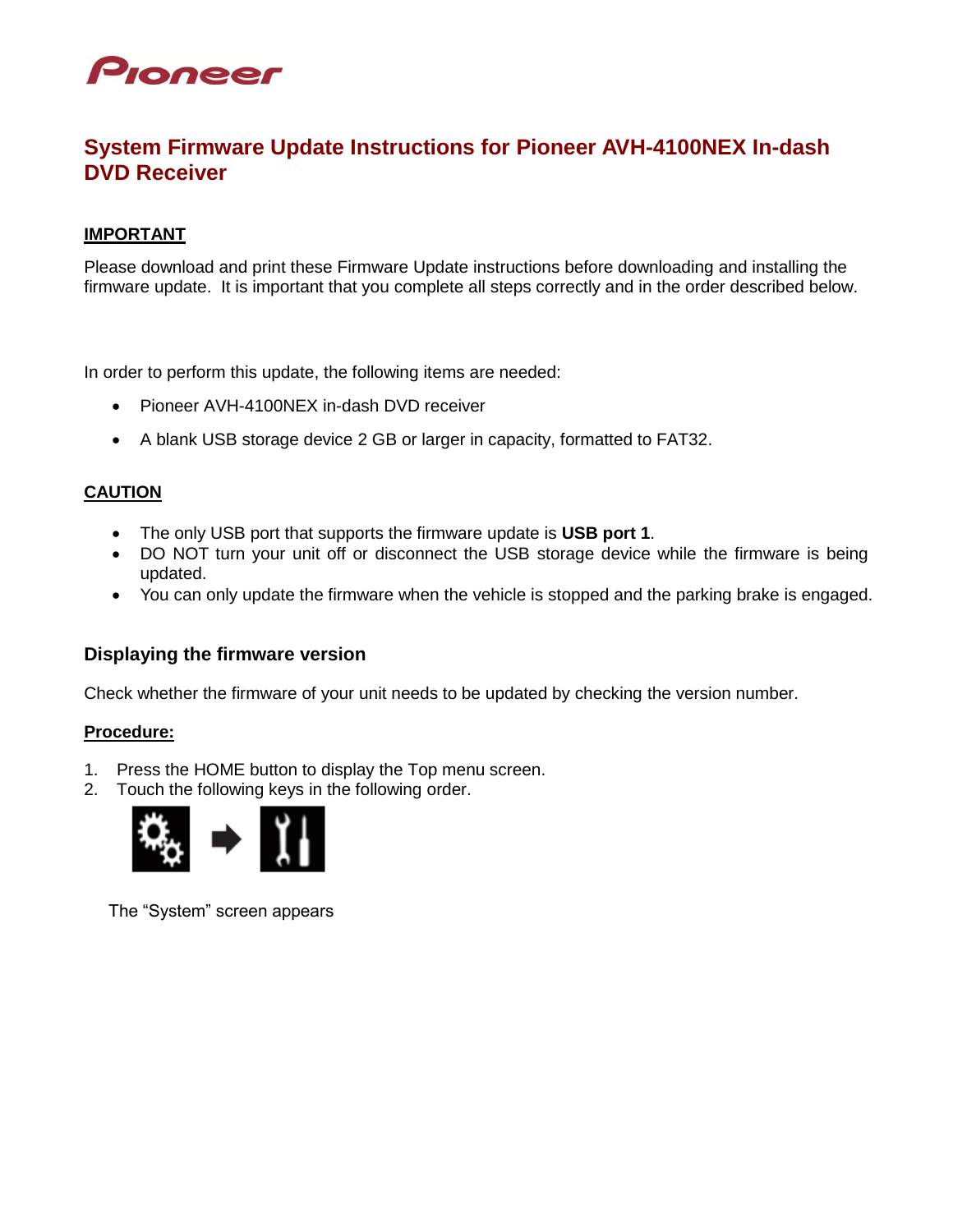

3. Scroll down the list.



4. Touch [System Information].



5. Touch [Firmware Information].



- 6. After the "Firmware Information" screen appears, check the firmware version number.
- **7. Verify that the firmware on your unit is not already 1.05.**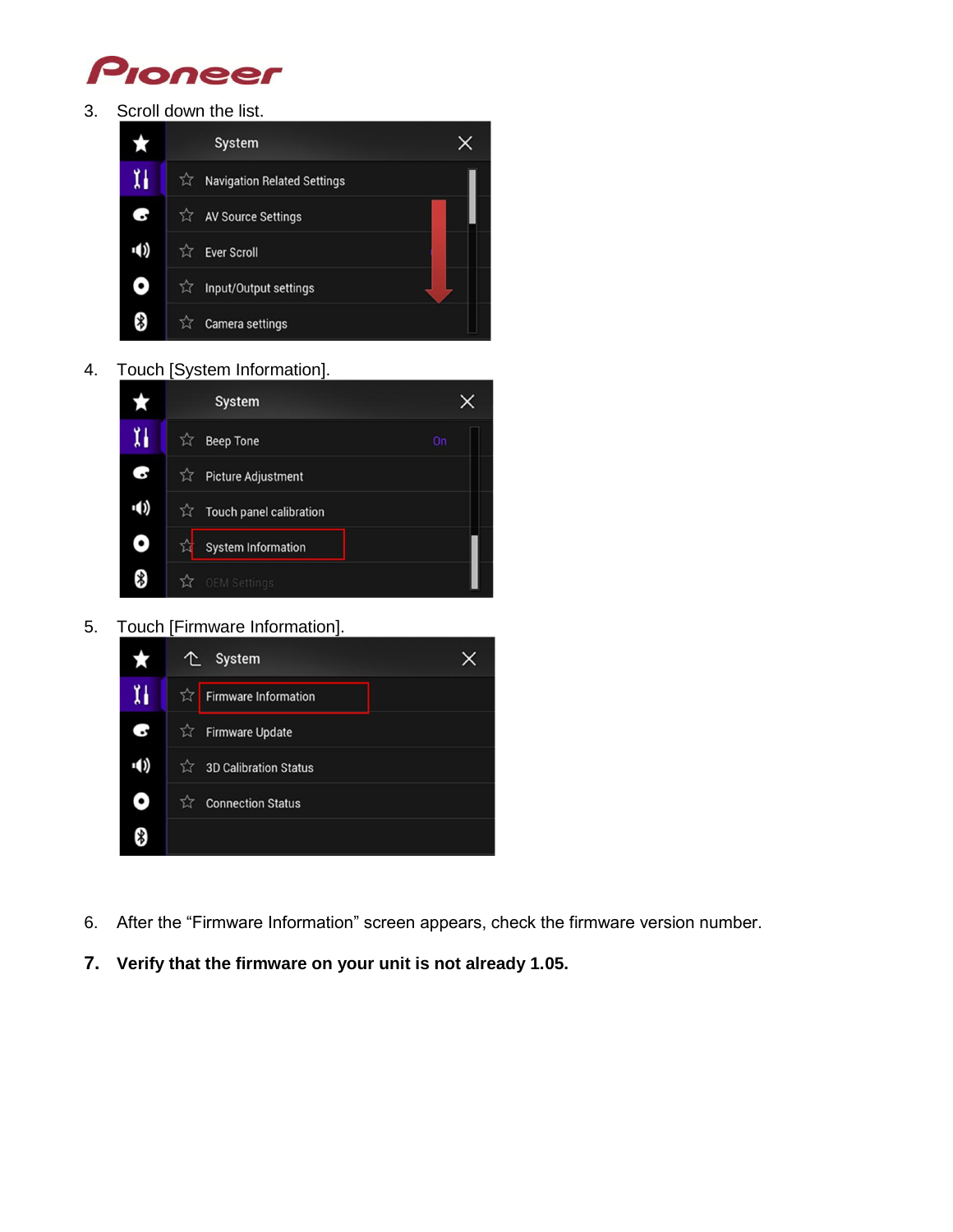# Pioneer

## **Downloading the firmware update files from Pioneer's website**

Once upgraded to this version, it is not possible to downgrade to a lower version.

- **1.** Download the file "15MY\_FW-Update\_v1.05\_4G\_20151216.zip" from the website to a folder on your computer.
- **2.** Double click the ZIP file named "**15MY\_FW-Update\_v1.05\_4G\_20151216.zip**" to open it.
- **3.** Extract the folder "**AVIC5100NEX**" to a folder on your computer.

## **Updating the firmware on your Unit**

#### **IMPORTANT**

- DO NOT perform any further steps of this firmware update if the model number is anything other than **AVH-4100NEX.**
- Disconnect any mobile devices that are currently connected to your unit.
- Ensure that the update file is located within the root (top) folder of your USB storage device. There should be no other files on the USB storage device.
- While your unit is being updated, DO NOT turn off the system's power and DO NOT touch the unit's touch panels screen as this may result in severe damage to your unit.
- DO NOT remove the USB storage device during the firmware update process.
- Performing the firmware update will restore all settings to their default values.

#### **Procedure:**

- 1. Connect a blank (formatted) USB storage device to your computer, and then locate the correct update file and copy it onto the storage device.
- 2. Insert the USB storage device to the **USB port 1** of the receiver.
- 3. Set the audio source to "OFF" on your unit.
- 4. Press the HOME button to display the Top menu screen.
- 5. Touch the keys below in the following order.



The "System" screen appears.

6. Scroll down the list.

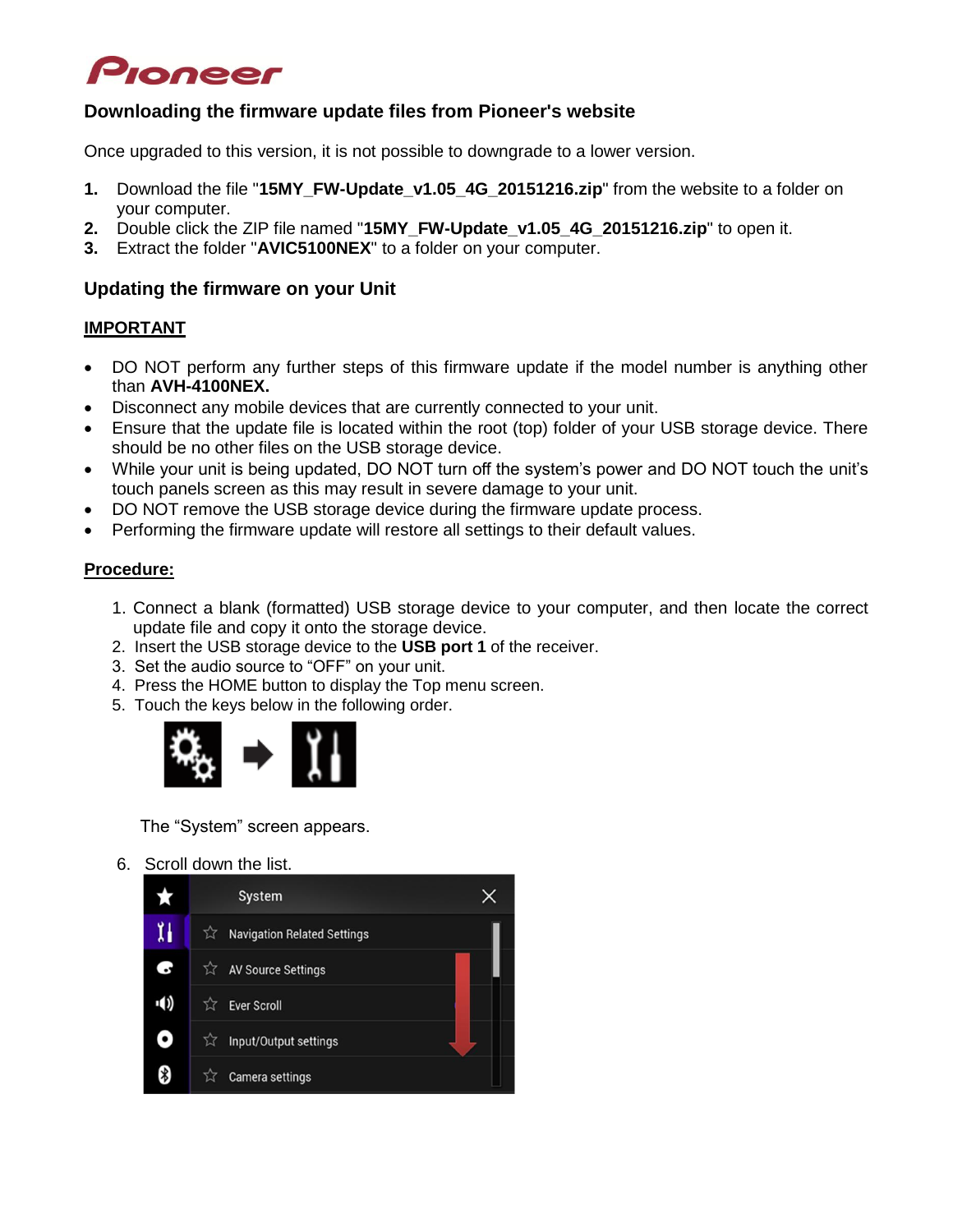

7. Touch [System Information].



8. Touch [Firmware Update].



The "Firmware Update" screen appears.

9. Touch [Continue] to display the data transfer mode.

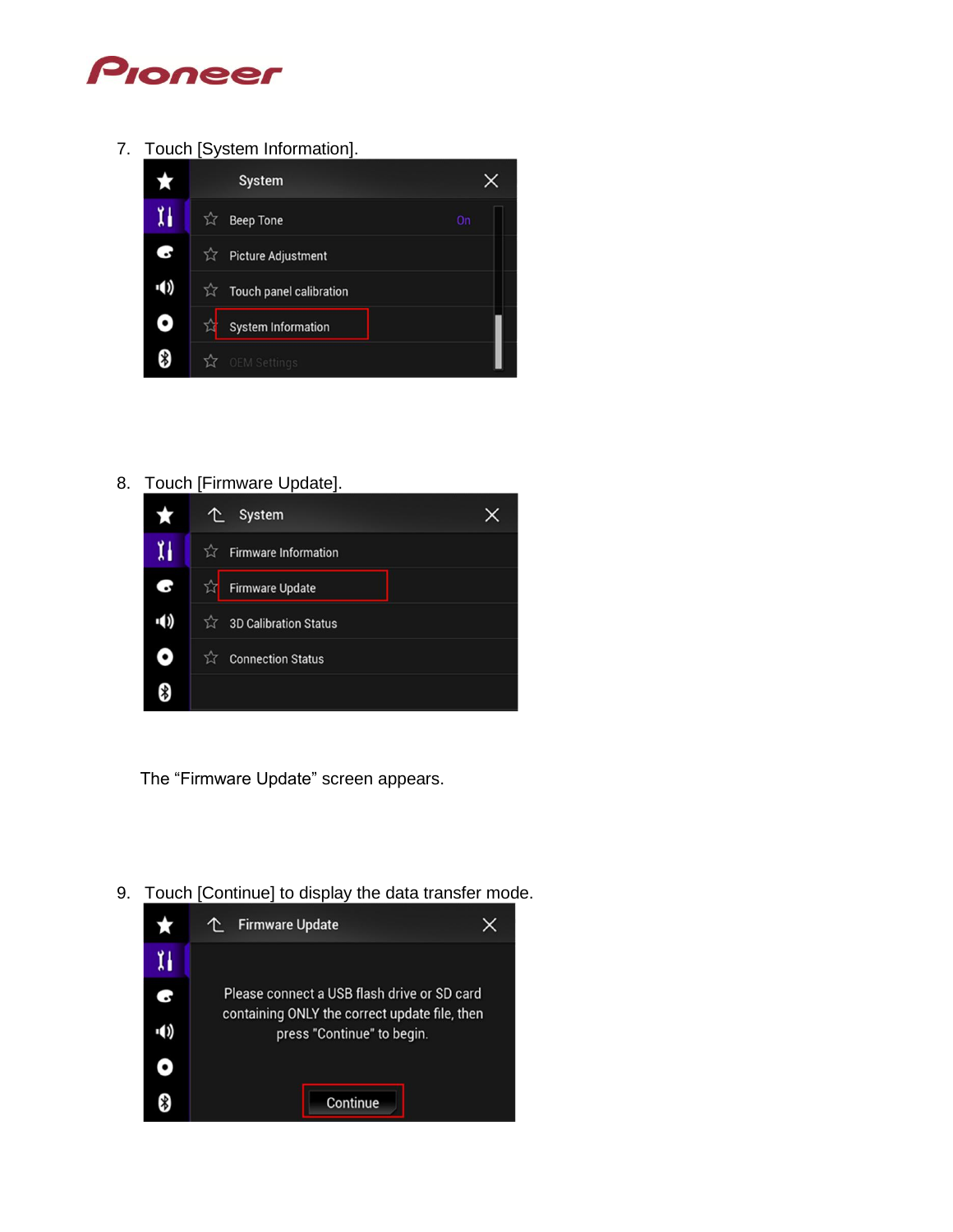

Wait for the file check to finish.



## 10.Touch [Start].

Note: Images are for illustration purposes only. Actual version number may differ.



Progress status is shown. (Please note: Approximately one minute after the update has started, the receiver will restart itself and return to the update screen below.)



11. Wait until the update process is complete.

DO NOT pull out USB storage device or remove power until you see the "Update Complete" screen.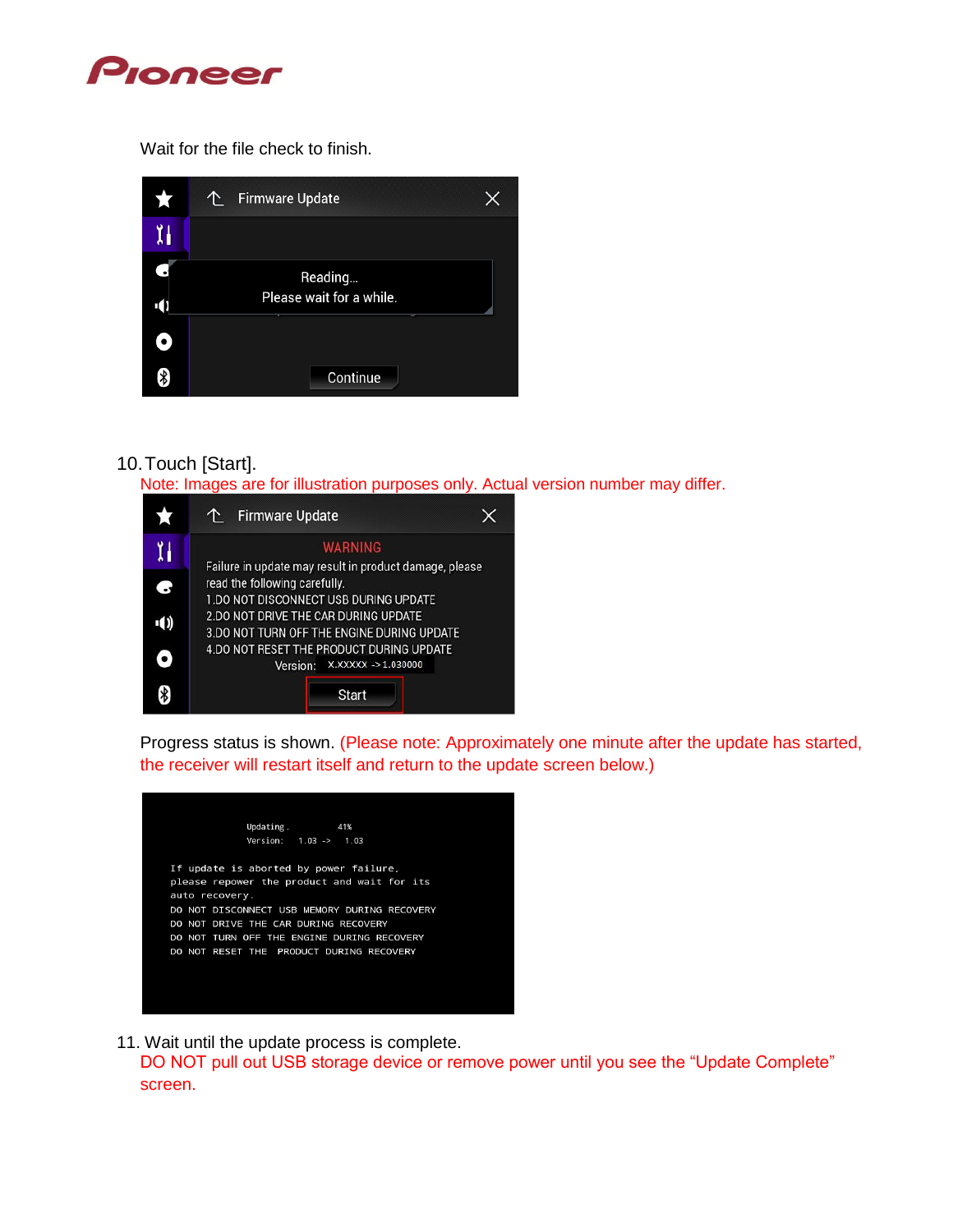

Once the firmware update process is complete, the unit will display the "Update Complete" screen.



- 14. Press the HOME button.
- 15. Remove the SD memory card or USB storage device.
- 16. The firmware update is complete.

## **Check if the firmware has been updated**

Perform the same procedure for "Displaying the firmware version" to check if the firmware has been updated.

#### **Procedure:**

- 1. Press the HOME button to display the Top menu screen.
- 2. Touch the following keys in the following order.



The "System" screen appears

3. Scroll down the list.



4. Touch [System Information].